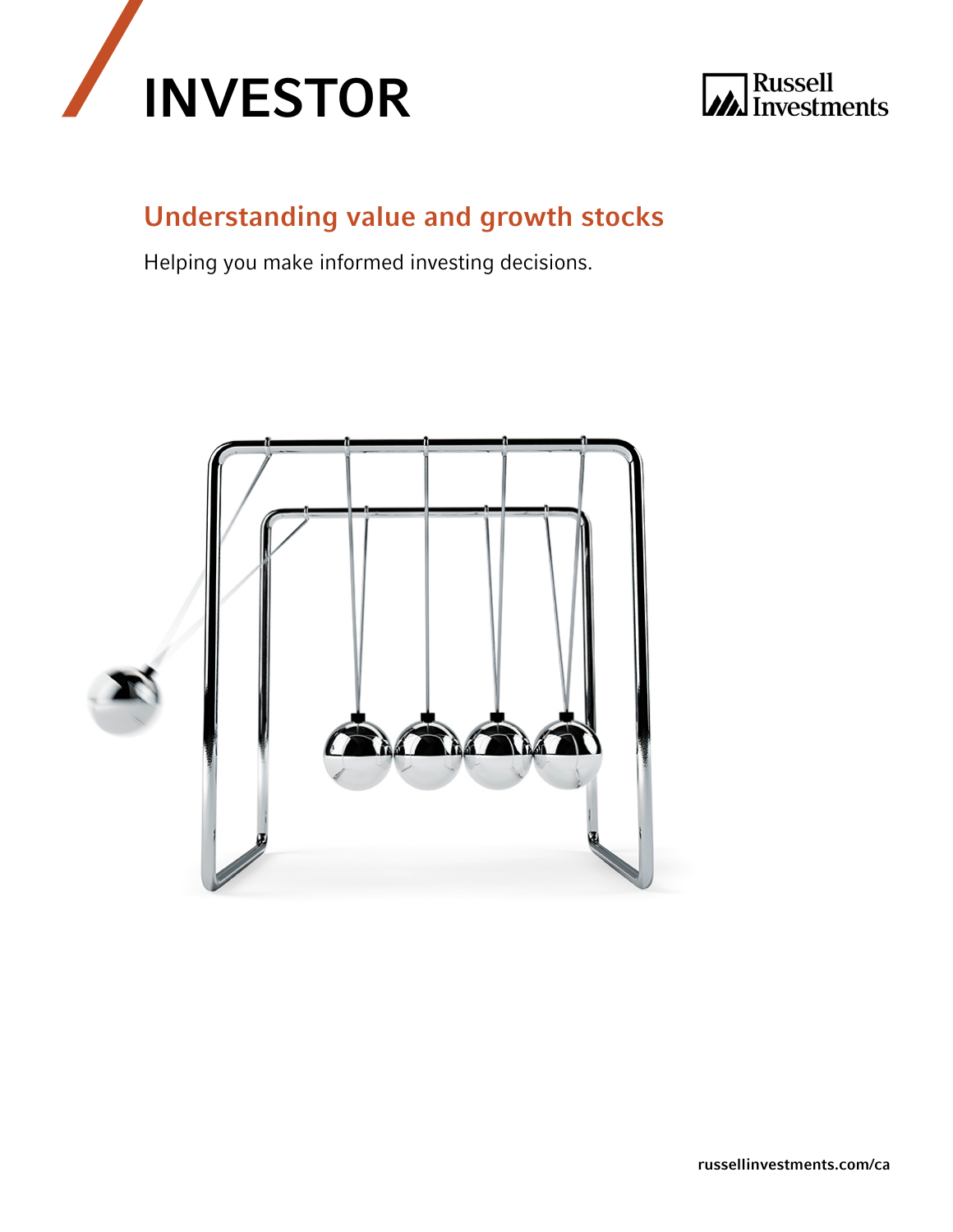## Do you have value or growth stocks in your equity portfolio? Do you know? Should you know?

You've probably heard these terms but may not know exactly what they mean. And you may not know the impact each may have on your portfolio.

As the global economy emerges from the deep recession sparked by the COVID-19 pandemic, it may be valuable to have insight into the types of stocks that benefit in a recovery, which do better when the U.S. dollar is weakening (or strengthening) against the Canadian dollar, and which are likely to gain when interest rates go up (or down).

### First, let's define the terms:

Value stocks are undervalued in the marketplace compared to the earnings potential of the companies.

They generally trade at lower multiples to earnings, which means the price of the stock in relation to the company's earnings per share is relatively low. They tend to be "cyclical," meaning their prices rise and fall in line with the economic outlook. Examples of value stocks include energy companies, banks and grocery stores. This makes intuitive sense. When the economy is doing poorly, there is less demand for business loans and people tend to spend and invest less. Companies may reduce production, and with lower consumer demand, there is less energy consumption used to transport goods.

Growth stocks are from companies that have shown stronger-than-average earnings growth.

They generally trade at relatively high multiples to earnings, mainly because the company's earnings are widely expected to grow at a faster pace than other types of companies. They often don't pay dividends, as profits are reinvested in the business for future growth. Growth stocks generally include companies in the consumer discretionary, technology and biotech sectors. This also makes intuitive sense. These are companies that may be launching new and/or innovate products that consumers desire. One important consideration is that growth stocks may be volatile, as their higher price-to-earnings\* (P/E) ratio makes them vulnerable to any negative news.

In recent years, growth stocks have handily outperformed value stocks. There are a number of reasons for this. First, the global economy was either growing slowly or not at all, which means earnings growth for companies in general was fairly low. So any company that *was* growing commanded a premium.

The chart below shows the relative performance of value and growth stocks in Canada from January 1, 2010 to March 31, 2021. Over the long term, value has outperformed growth even with the decline seen in 2020. During most of the year, the global economy contracted as governments shut down numerous business sectors to combat the spread of the COVID-19 virus. But in the first quarter of 2021, as the rollout of vaccines brought some economic revival, value stocks began taking the lead.

\* A ratio that compares a company's current stock/share price to its earnings per per share.

*Value investing guru Benjamin Graham argued that an undervalued stock is priced at least a third below its intrinsic value.*

Library of Congress. ["Value Avatar: Benjamin Graham](http://catdir.loc.gov/catdir/samples/wiley031/2001045612.pdf)," Page 3. Aug. 2020.

#### Canadian Equity: Value outperforms over time / MSCI Canada Value Index Vs. MSCI Canada Index



Source: Morningstar Direct. As of March 31, 2021. In CAD. BPS=basis points. A basis point is 1/100 of a percent. Index returns represent past performance, are not a guarantee of future performance, and are not indicative of any specific investment. Indexes are unmanaged and cannot be invested in directly.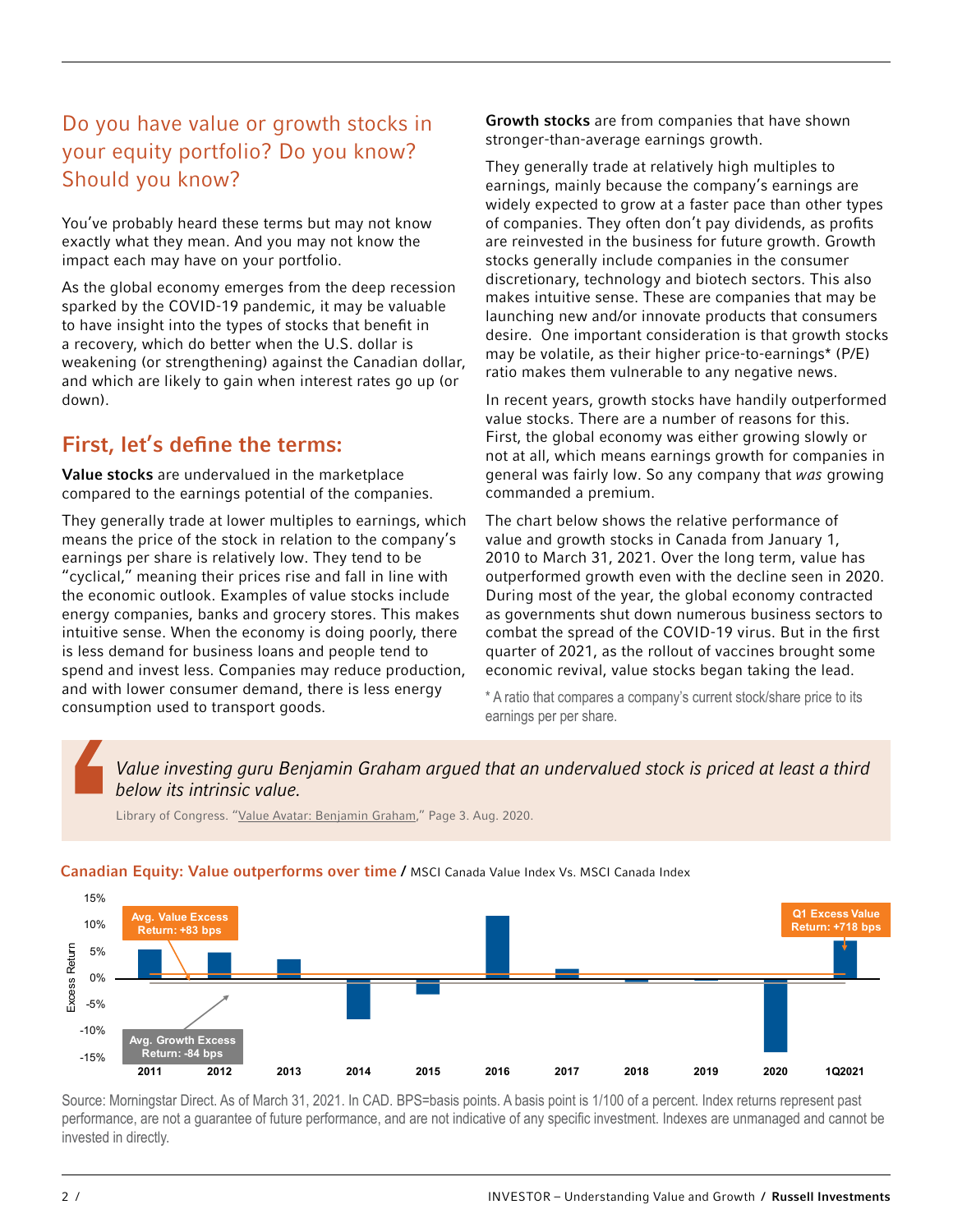The growth factor is dominated by technology and healthcare stocks – which have done well in the COVID-19 pandemic – and these stocks hold a heavy weighting in the S&P 500® Index of U.S. large-cap stocks. The rest of the global market – including Canada – has more of the financial and cyclical stocks that make up the value factor.

The dominance of technology and healthcare in the key U.S. market index is the reason U.S. equities have handily outperformed other regions over the past decade. That dominance is even more pronounced now. Technology companies were among the big beneficiaries of the pandemic as government-mandated restrictions on most industries forced many activities online – from schools to government services to financial industries to the arts. Indeed, a handful of key technology names – Amazon, (Alphabet) Google, Facebook, Apple and Microsoft – propelled the majority of the U.S. market gains in 2020.

However, over the really long term, value stocks generally outperform growth stocks. Indeed, a seminal study by Fama and French found that the value "premium" can lead to long-term outperformance.<sup>1</sup> Their 1992 research piece found that value had outperformed growth between 1963 and 1992 (with a value premium of 4.3% annually). Although in follow-up research published in 2020, they found the value premium had shrunk to 0.6% annually,<sup>2</sup> the principle that lower relative prices lead to higher expected returns remains true. On average, value stocks have outperformed growth stocks by 4.54% annually in the U.S. since 1928.<sup>3</sup>

### Value or Growth?

#### In an economic recovery

For the most part, when earnings-per-share (EPS) growth is strong across the market—as when the economy is expanding—value stocks tend to benefit. With less growth scarcity, there tends to be less of a premium for growth stocks. This is often the case when an economy begins to emerge from a recession. The post-recession boom is traditionally the period in which value stocks shine brightest, as cyclical industries are generally the first to recover.

### U.S. dollar

The U.S. dollar is the currency of choice for international commerce and as such, its value is closely tied to the economic cycle. It's considered to be counter-cyclical, meaning it strengthens when the business cycle slows (because it becomes less available) and weakens when the economic outlook improves. A weaker U.S. dollar means global financial conditions ease as servicing U.S.-denominated debt becomes less onerous. And that in turn boosts international equities over U.S. equities. International equities are far more tilted towards value, so that a weaker U.S. dollar and a stronger global economy generally benefits value over growth.

### Interest rates

Another factor to consider in evaluating value and growth stocks is the role of bond yields in their performance. Bond yields generally follow the direction of the Bank of Canada's benchmark interest rate and the economic outlook. If investors believe the economy will improve in the future, longer-term interest rates may rise faster than shorter-term rates. This is called the steepening of the yield curve and is usually a good sign for equities.

The technology stocks that now dominate the growth sector are considered long duration because their expected earnings are further out into the future, making them more susceptible to rising financing costs via higher interest rates. Interest rates are also an important variable for measuring the present value of future cash flows. When bond yields rise, the interest rate at which those future earnings are discounted rises, which lowers the present value of those cash flows. Value stocks are also impacted by higher rates, but not by a similar magnitude since their earnings profile is not as far out. Additionally, the value sector is dominated by financial stocks, whose profitability improves when the spread (or difference) between short-term interest rates and long-term interest rates widens.

The most famous value investor of our time is Warren Buffett. He's known for buying stocks that have solid fundamentals (the factors such as cash flow and return on assets that help determine the quality of a company's financial status) and holding them for a very long time. Two of his most cited quotes can sum up his philosophy:

*Whether we're talking about socks or stocks, I like buying quality merchandise when it is marked down.*

*Only buy something that you'd be perfectly happy to hold if the market shut down for 10 years.*

Source: Business Insider<https://markets.businessinsider.com/news/stocks/warren-buffett-21-best-quotes-2019-2-1027944381>